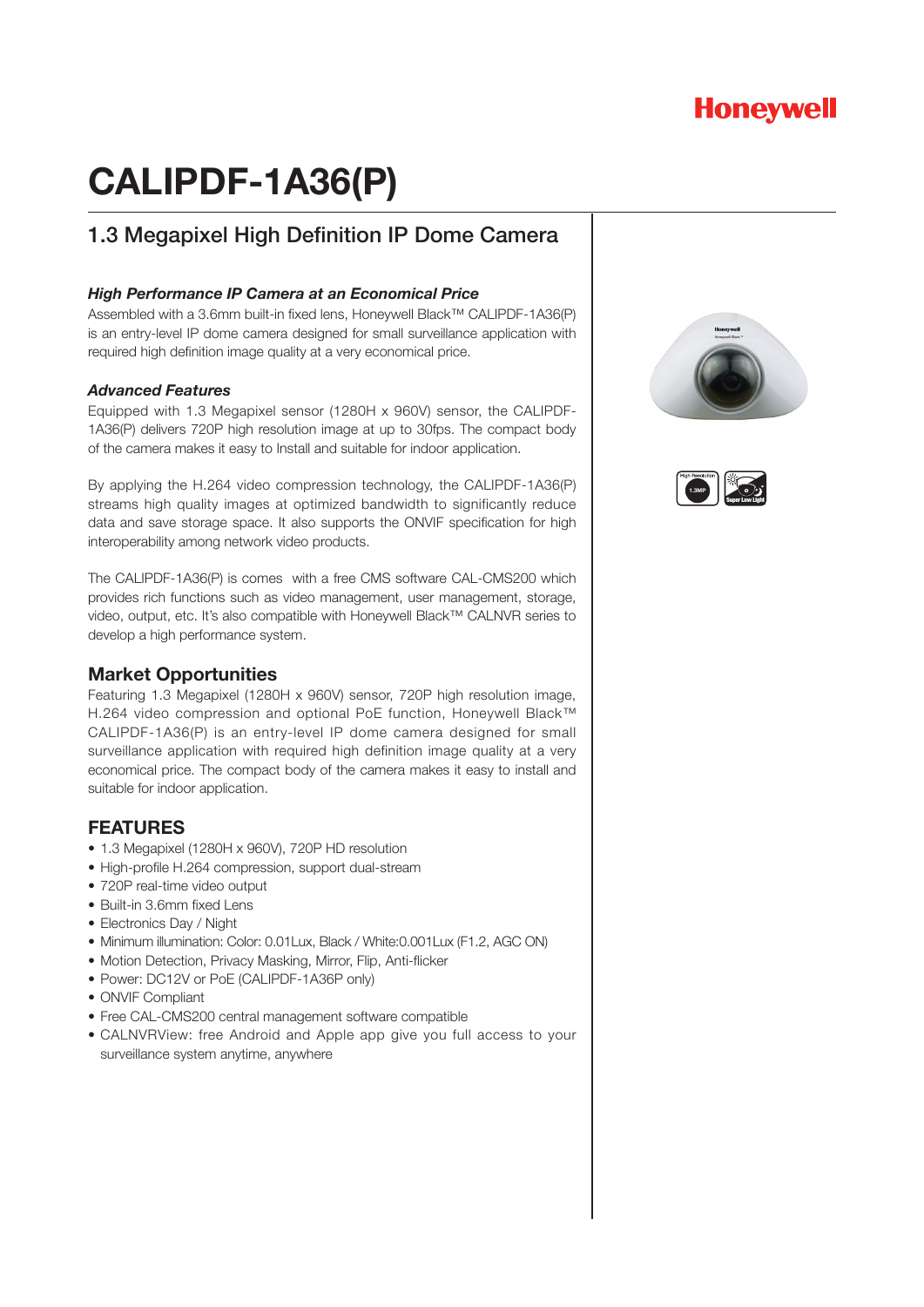# **CALIPDF-1A36(P)**

## 1.3 Megapixel High Definition IP Dome Camera

### **SPECIFICATIONS**

| Model                            | CALIPDF-1A36                                                                                                                                                                                                                              | CALIPDF-1A36P       |
|----------------------------------|-------------------------------------------------------------------------------------------------------------------------------------------------------------------------------------------------------------------------------------------|---------------------|
| Image Sensor                     | 1/3" ultra-low illumination CMOS                                                                                                                                                                                                          |                     |
| <b>Effective Pixels</b>          | 1280(H) x 960(V)                                                                                                                                                                                                                          |                     |
| Minimum Illumination             | Color: 0.01Lux @ (F1.2, AGC ON)<br>B/W: 0.001Lux (F1.2, AGC ON)                                                                                                                                                                           |                     |
| <b>Shutter Speed</b>             | Auto, 1/50 (1/60) sec, 1/120 sec, 1/250 sec, 1/500 sec, 1/1000 sec, 1/2000 sec, 1/4000 sec,<br>1/10,000 sec (millisecond adjustable)                                                                                                      |                     |
| Lens                             | Megapixel 3.6mm fixed Lens                                                                                                                                                                                                                |                     |
| Day & Night                      | Electronics Day & Night                                                                                                                                                                                                                   |                     |
| Day & Night Mode                 | Auto, Color                                                                                                                                                                                                                               |                     |
| <b>BLC</b>                       | ON/OFF                                                                                                                                                                                                                                    |                     |
| Auto Gain Control                | ON/OFF 0~100 adjustable                                                                                                                                                                                                                   |                     |
| <b>Slow Shutter</b>              | None, Low, Medium, High                                                                                                                                                                                                                   |                     |
| NT Level (DNR)                   | Day / Night 0~5 adjustable                                                                                                                                                                                                                |                     |
| Image Set                        | Brightness, Contrast, Saturation, Hue can be customized through CMS client and IE browser                                                                                                                                                 |                     |
| <b>OSD Display</b>               | Time title, Channel title                                                                                                                                                                                                                 |                     |
| Video Compression                | H.264 High Profile dual-stream                                                                                                                                                                                                            |                     |
| Image Resolution &<br>Frame Rate | Main Stream:<br>50Hz: 25fps (720P: 1280 x 720), (1.3M: 1280 x 960)<br>60Hz: 30fps (720P: 1280 x 720), (1.3M: 1280 x 960)<br>Sub-Stream:<br>50Hz: 25fps (D1: 704 x 576), (CIF: 352 x 288)<br>60Hz: 30fps (D1: 704 x 576), (CIF: 352 x 288) |                     |
| <b>Bite Rate</b>                 | H.264: 32Kbps~6Mbps, Image resolution lowest / lower / general / high / higher / highest<br>selectable                                                                                                                                    |                     |
| <b>Bite Rate Type</b>            | CBR / VBR                                                                                                                                                                                                                                 |                     |
| Audio Compression                | G.711a                                                                                                                                                                                                                                    |                     |
| Network Interface Protocol       | ONVIF <sub>2.0</sub>                                                                                                                                                                                                                      |                     |
| Support Protocol                 | TCP/IP, HTTP, DHCP, DNS, DDNS, PPPoE, SMTP, NTP (HTTPS, SIP, 802.1x, IPv6)                                                                                                                                                                |                     |
| <b>Browser</b>                   | IE6.0 to IE11.0                                                                                                                                                                                                                           |                     |
| Alarm Trigger                    | I/O trigger, video motion, video blind, video loss, intelligent analysis(line crossing), device<br>disconnect                                                                                                                             |                     |
| <b>Motion Detection</b>          | 396 zones                                                                                                                                                                                                                                 |                     |
| Privacy Masking (Region Cover)   | 4 zones                                                                                                                                                                                                                                   |                     |
| Max. User Access                 | 5 users                                                                                                                                                                                                                                   |                     |
| Network Interface                | 1 RJ45 10M / 100M self adaptive Ethernet port                                                                                                                                                                                             |                     |
| Audio interface                  | 1 3.5mm audio input                                                                                                                                                                                                                       |                     |
| Storage                          | Network storage                                                                                                                                                                                                                           |                     |
| CMS                              | CAL-CMS200                                                                                                                                                                                                                                |                     |
| Mobile View APP                  | CALNVRView for iPhone, iPad, Android                                                                                                                                                                                                      |                     |
| <b>Operating Temperature</b>     | $-10^{\circ}$ C $\sim$ 60 $^{\circ}$ C                                                                                                                                                                                                    |                     |
| <b>Operating Humidity</b>        | Less than 90% (non-condensing)                                                                                                                                                                                                            |                     |
| Power Supply                     | DC12V±10%                                                                                                                                                                                                                                 |                     |
| Power Consumption                | 3W Max                                                                                                                                                                                                                                    |                     |
| Power of Ethernet (PoE)          | N/A                                                                                                                                                                                                                                       | <b>IEEE 802.3af</b> |
| Dimension                        | 115mm x 110mm x 42mm                                                                                                                                                                                                                      |                     |
| Weight                           | 100 <sub>g</sub>                                                                                                                                                                                                                          |                     |
| Certificate                      | CE, FCC, C-tick                                                                                                                                                                                                                           |                     |

Note: Honeywell reserves the right, without notification, to make changes in product design and/or specifications.